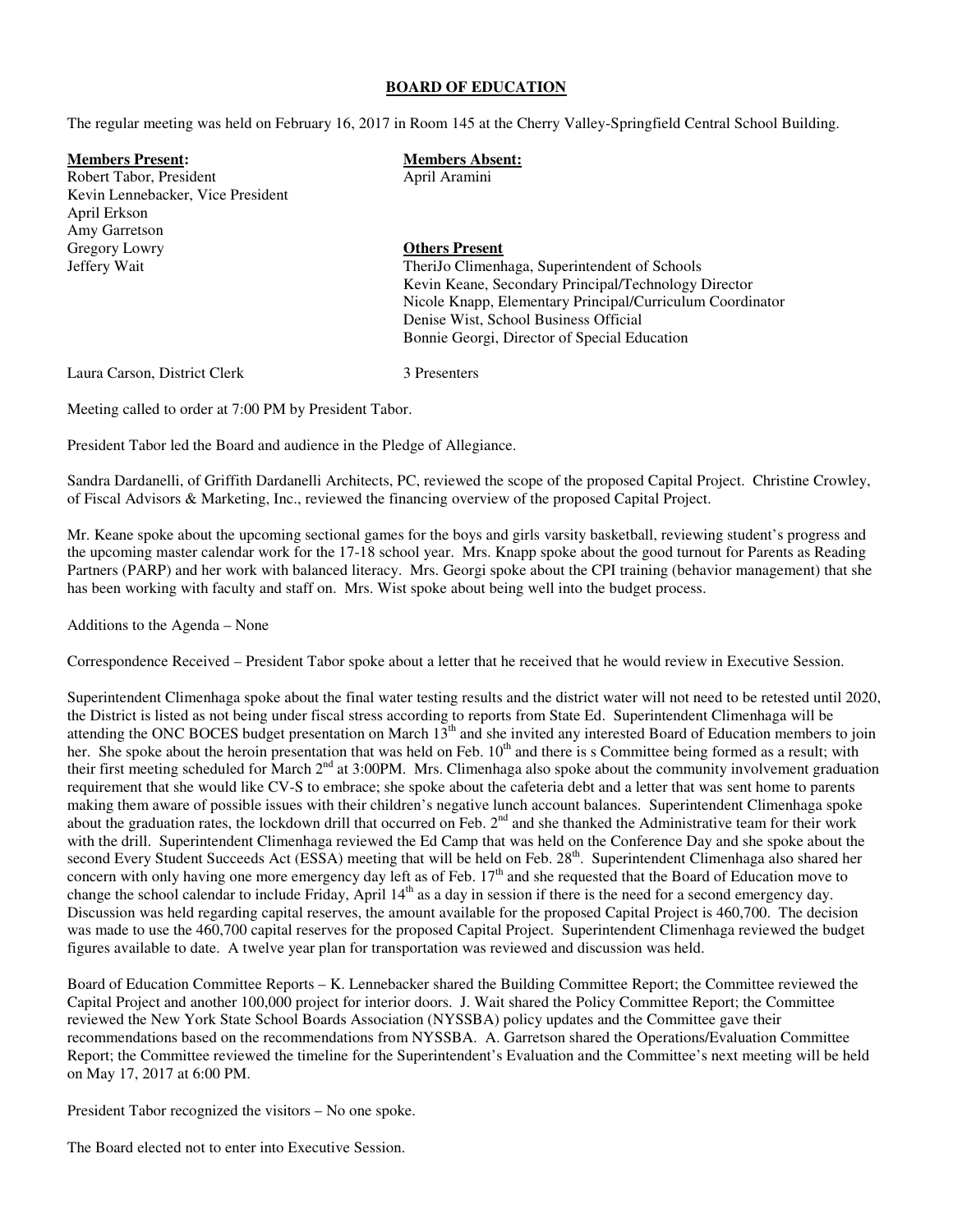The regular meeting was held on February 16, 2017 in Room 145 at the Cherry Valley-Springfield Central School Building.

### Motion made by K. Lennebacker, seconded by J. Wait.

CONSENT AGENDA ITEMS - Consider motion to approve consent agenda items to include RESOLUTIONS 1-2-2017 through RESOLUTION 12-2-2017. K. Lennebacker asked to pull RESOLUTION 6-2-2017 to New Business.

Motion made by J. Wait, seconded by K. Lennebacker.

CONSENT AGENDA ITEMS - Consider motion to approve consent agenda items to include RESOLUTIONS 1-2-2017 through RESOLUTION 5-2-2017 and RESOLTUIONS 7-2-2017 through 12-2-2017.

## RESOLUTION 1-2-2017 APPROVAL OF MINUTES – January 19, 2017

## RESOLUTION 2-2-2017

ACKNOWLEDGE RECEIPT OF TREASURER'S AND FINANCIAL REPORTS AND CLAIMS AUDITOR REPORT –January 2017

## RESOLUTION 3-2-2017

BUILDING USE REQUEST – 1) U17 Travel Soccer – HS Gymnasium and front Soccer Field Feb. 27, 2017 and Mar. 1, 2017 from 3-5 PM and April 1 and 8, 2017 from 8-9:30 AM.

### RESOLUTION 4-2-2017

RESOLVED, that the Board of Education of the Cherry Valley-Springfield Central School District, does hereby accept a donation, from Mary Beth, James and Albert Wait and Delta Airlines, in the amount of \$11,170.50 and it is to be used for a new scoreboard for the high school gym.

### RESOLUTION 5-2-2017

RESOLVED, that the Board of Education of the Cherry Valley-Springfield Central School District does hereby award the audit services bid to the following: Bonadio & Co., LLP

### RESOLUTION 7-2-2017

RESOLVED, that the Board of Education of the Cherry Valley-Springfield Central School District does hereby approve the utilization of funds in the amount of \$30,000 from the Retirement Contribution Reserves that was voter approved during the 2016 -2017 budget vote.

## RESOLUTION 8-2-2017

WHEREAS, the Board of Education of the Cherry Valley-Springfield Central School District ("Board") has proposed to undertake a project consisting of (i) reconstruction of the existing Main Building, (ii) reconstruction of the existing Transportation Building, (iii) miscellaneous site work and improvements at each of the two facilities, (iv) and the acquisition of furnishings, equipment, machinery, or apparatus required for the purpose for which the buildings are to be used ("the Project"); and WHEREAS, the State Environmental Quality Review Act ("SEQRA") and the regulations there under require the Board to undertake a review of potential environmental impacts, if any, associated with the Project before approving same; and WHEREAS, the Board has carefully considered the nature and scope of the proposed action, and per the recommendation of its architect, Griffith Dardanelli Architects, PC that the Project qualifies as a Type II Project under SEQRA as per the NYS Education Department (SED) guidelines; and

WHEREAS by resolution, the Board has declared itself to be the lead agency; and

WHEREAS that in reliance upon the Architect's advice it finds the Project qualifies as Type II under SEQRA, and that the Project will therefore not have a significant adverse impact on the environment.

## RESOLUTION 9-2-2017

RESOLVED, that the Board of Education of the Cherry Valley-Springfield Central School District, upon the recommendation of the Superintendent, does hereby approve the Memorandum of Agreement with the Cherry Valley-Springfield Teachers' Association as per Attachment III H.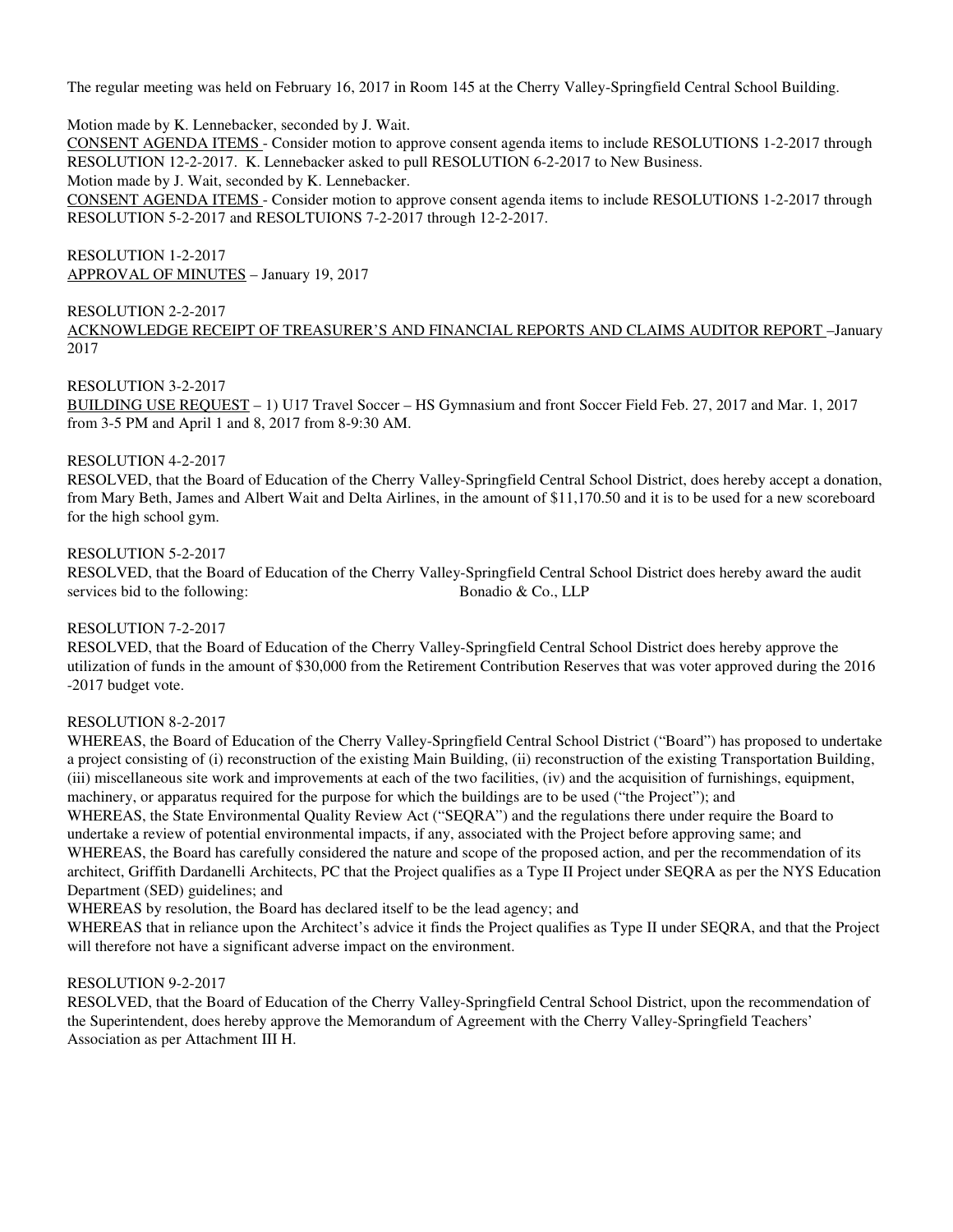The regular meeting was held on February 16, 2017 in Room 145 at the Cherry Valley-Springfield Central School Building.

# RESOLUTION 10-2-2017

 RESOLVED, that the Board of Education of the Cherry Valley-Springfield Central School District, upon the recommendation of the Superintendent, does hereby approve the following Extra-curricular appointments for the 2016-2017 school year:

9th Grade Co-advisor - Sarah Willliams Modified Baseball – William Carpenter Modified Track – Joslyn Mabie Varsity Softball – Terry Brant SAT Prep – Theresa Kilpaeck (Math) and Margaret Bouck and Jordan Rhodes (Verbal)

### RESOLUTION 11-2-2017

 RESOLVED, that the Board of Education of the Cherry Valley-Springfield Central School District, upon the recommendation of the Superintendent, does hereby appoint the following as a Student Peer Tutor and Substitute Student Peer Tutor for the After School Program for the 2016-2017 school year: Valissa Douglas

RESOLUTION 12-2-2017

 RESOLVED, that the Board of Education of the Cherry Valley-Springfield Central School District, upon the recommendation of the Superintendent, does here approve the following as volunteers for the 2016-2017 school year:

Amanda Johnson Danielle Burr Kathleen Urban Scott Ahrens

Motion carried unanimously.

Motion made by K. Lennebacker, seconded by G. Lowry.

RESOLUTION 6-2-2017

RESOLVED, that the Board of Education of the Cherry Valley-Springfield Central School District does hereby approve the utilization of funds in the amount of \$20,000 from the Repair Reserves that was voter approved during the 2016-2017 budget vote. Discussion was held and it was decided that due to the required five days advance notice for the Public Hearing the above RESOLUTION 6-2-2017 would be postponed until the March 16, 2017 meeting.

Motion made by K. Lennebacker, seconded by A. Erkson.

RESOLUTION 16-2-2017

RESOLVED, that the Board of Education of the Cherry Valley-Springfield Central School District, upon the recommendation of the Superintendent, does hereby revise the school calendar for the 2016-2017 school year by adding the following instruction (school in session for faculty, staff and students ) date: April 14, 2017 (Good Friday). Should an emergency day not be needed then the April 14, 2017 date will revert back to a vacation day. Motion carried unanimously.

Motion made by K. Lennebacker, seconded by J. Wait.

RESOLUTION 13-2-2017

RESOLVED, that the Board of Education of the Cherry Valley-Springfield Central School District does hereby conduct a second reading of Policy and Regulation: 8121.1 Opioid Overdose Prevention as per Attachment V A. Motion carried unanimously.

Motion made by K. Lennebacker, seconded by A. Garretson. RESOLUTION 14-2-2017

RESOLVED, that the Board of Education of the Cherry Valley-Springfield Central School District does hereby does hereby direct the District Clerk to transmit the NYSSBA updated policy: Policy and Regulation 8121.1 Opioid Overdose Prevention to the New York State School Boards Association by February 24, 2017. Motion carried unanimously.

Motion made by J. Wait, seconded by A. Erkson. RESOLUTION 15-2-2017

RESOLVED, that the Board of Education of the Cherry Valley-Springfield Central School District, upon the recommendation from the Policy Committee, does hereby conduct a first reading of Policies and Regulations: 0100 Non-Discrimination and Equal Opportunity, 5405 Wellness, and 8414.5 Drug and Alcohol Testing of Drivers as per Attachment V A I. Motion carried unanimously.

Motion made by K. Lennebacker, seconded by G. Lowry to enter into Executive Session to discuss matters leading to the employment of particular individual(s), to discuss the employment history of particular individual(s) or corporation(s) and to review the recommendation made by the Committee on Special Education and the Committee on Preschool Special Education. Motion carried unanimously.